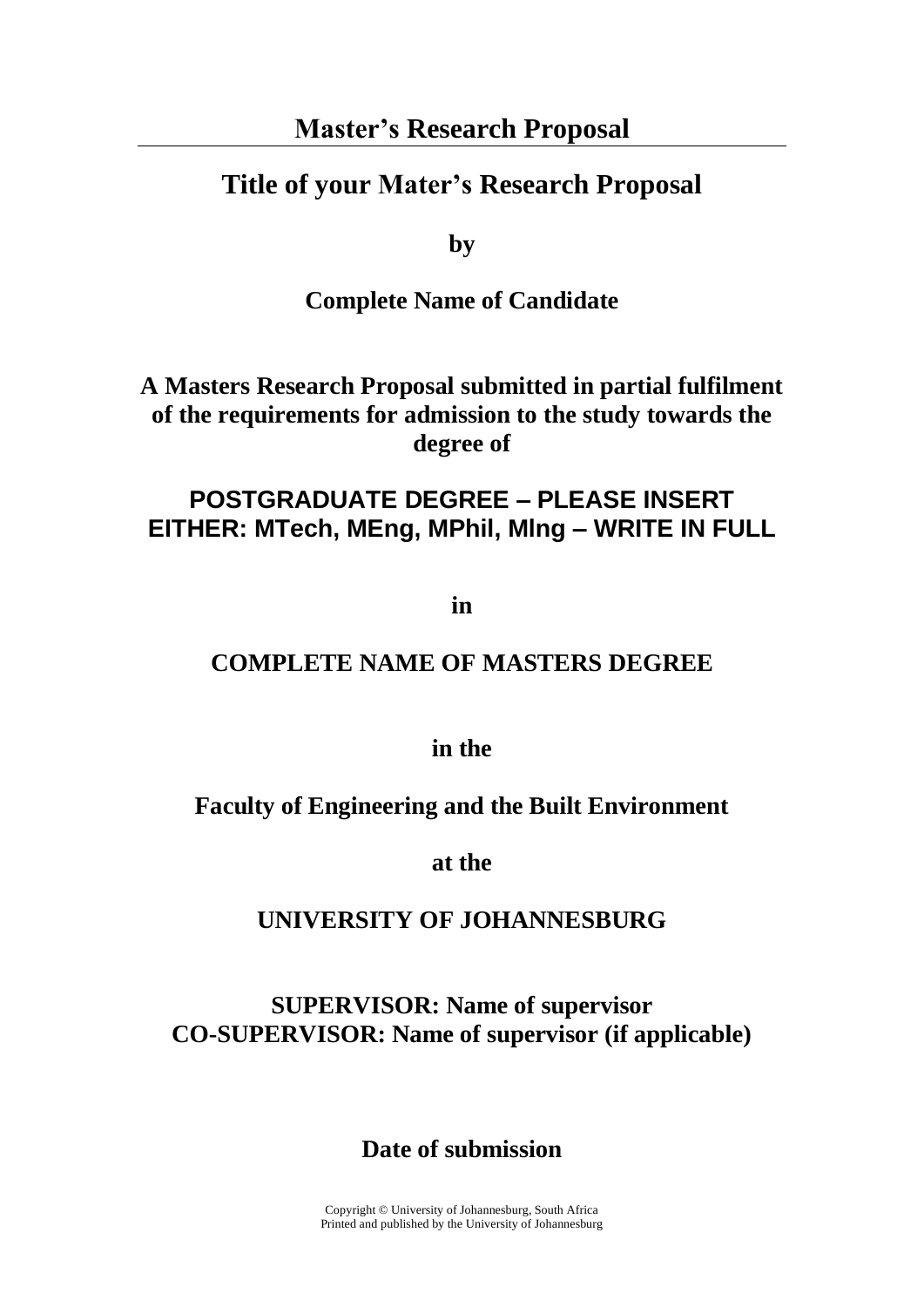# **Table of Contents**

| 1.0 |                                                          |  |
|-----|----------------------------------------------------------|--|
| 2.0 |                                                          |  |
| 2.1 |                                                          |  |
| 2.2 |                                                          |  |
| 3.0 |                                                          |  |
| 4.0 |                                                          |  |
| 5.0 | Research Methodology/ Materials / Methods / Approach  11 |  |
| 6.0 |                                                          |  |
| 7.0 |                                                          |  |
|     |                                                          |  |
|     |                                                          |  |
|     |                                                          |  |
|     |                                                          |  |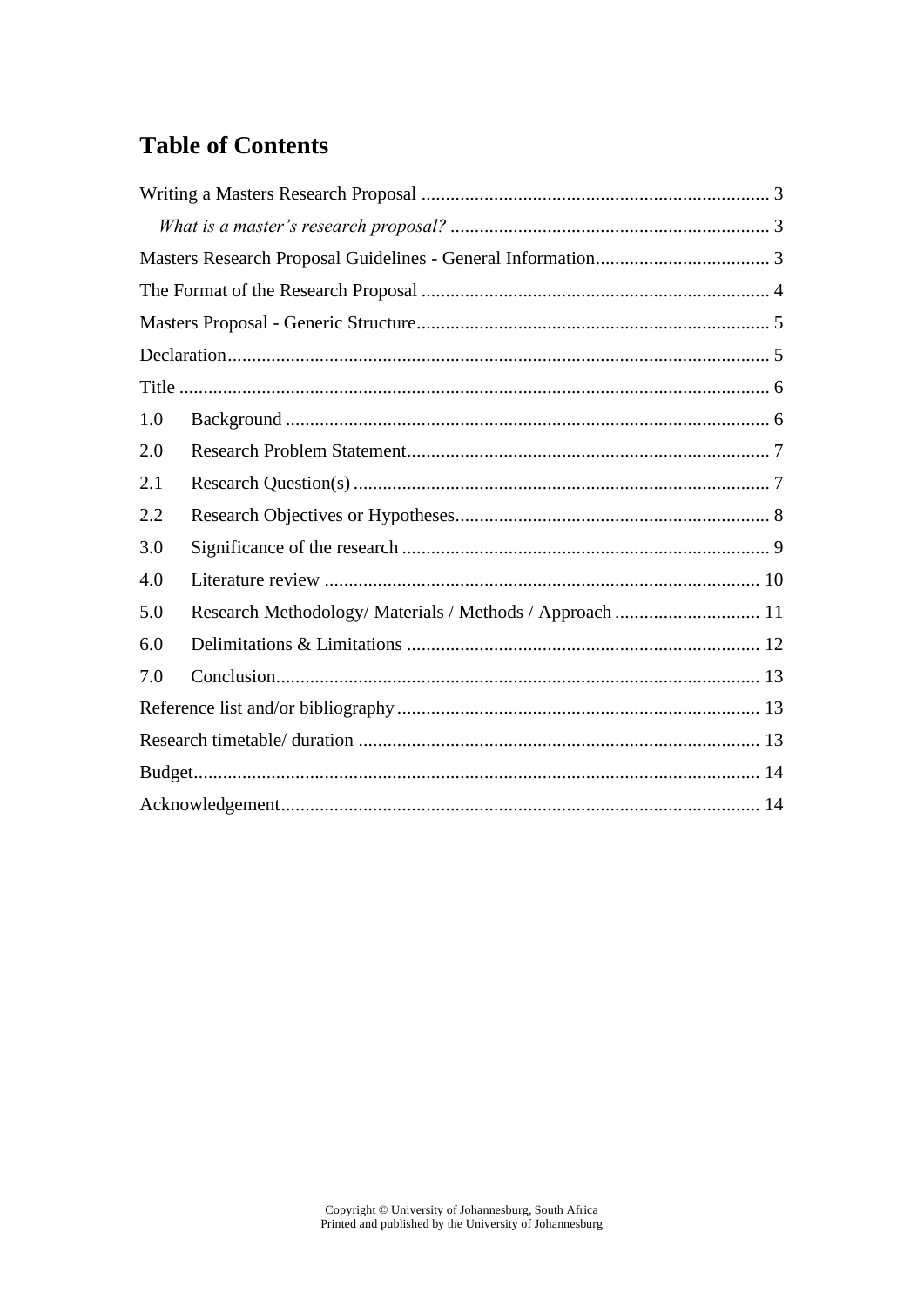# <span id="page-2-0"></span>**Writing a Masters Research Proposal**

### <span id="page-2-1"></span>*What is a master's research proposal?*

A dissertation proposal (minor/ full dissertation), often referred to as a research proposal, is something like an architect's plan. It is a carefully prepared document and it proposes a set of actions… It sets forth a plan of action that you intend to follow. Although you will not have to adhere slavishly to the plan, the general thrust and directions are clearly outlined (Anderson and Poole, 2009: 27).

A research proposal should provide a context for your work and clearly signal how you intend achieving your research objectives. It should also indicate why you believe there is a need for your research or why your research question is one that is worth being answered.

More importantly, the proposal not only justifies your idea and plan of action, but also lays the groundwork for your research study.

### <span id="page-2-2"></span>**Masters Research Proposal Guidelines - General Information**

This document provides guidelines for writing the research proposal at the master's level (Minor / full dissertation). Please take note of the following before you work carefully through it:

- Length of the detailed proposal for masters candidates: approximately 3 000 words
- The master's proposal is typically between fifteen to twenty 1.5 line spacing and typewritten pages in length, with one-inch margins all around.
- If your study requires ethical clearance, this clearance must be obtained before your proposal defence.
- Writing a meticulous proposal will help you establish the groundwork for your research study. It will also help you pre-empt any problems you may experience during the course of your writing and research.

## *Typically, all proposals follow a similar organisational flow chart. While this masters research guidelines will not suit every research proposal exactly, it is useful to consider how your own master's research proposal fits into this template or requires its modification.*

This is to be a word document that will be evaluated by the University of Johannesburg's Faculty of Engineering and the Built Environment's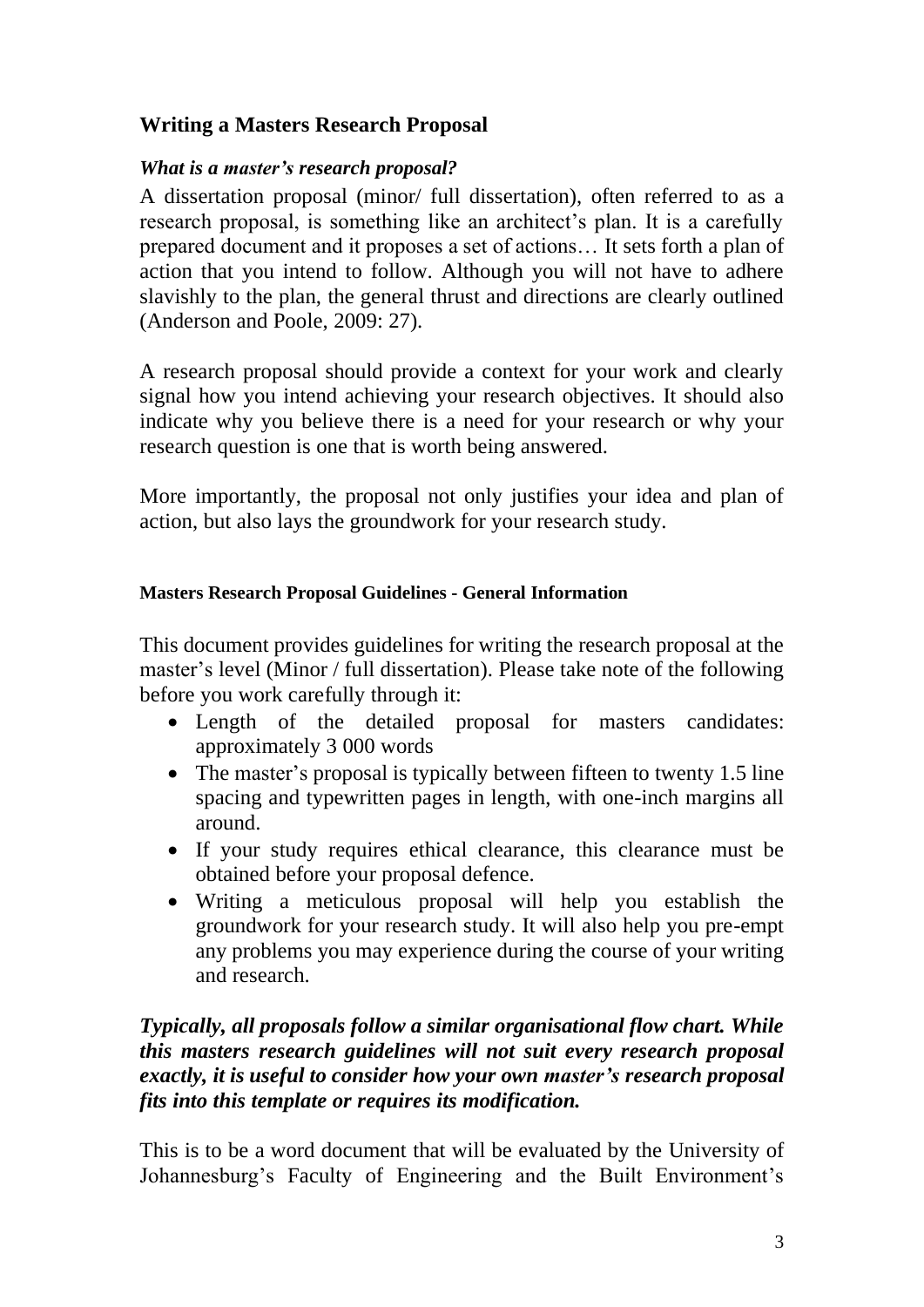Faculty Higher Degree Committee for final admission to the master's study.

It is recognised that under supervision, the candidate, may within university policy guidelines, change the scope and content of their research project from this proposal as long as the supervisor formally agrees to this.

The proposal should be formatted according to the guidelines as provided. The proposal guidelines consist of some, or all, of the following sections, usually in the listed order as defined on the table of contents.

As a guide the master's research proposal should be no longer than about 20 pages (including appendices and references) – depending on the Engineering and the Built Environment discipline.

<span id="page-3-0"></span>The Format of the Research Proposal

The proposal should be typed in Times New Roman (font size 12), using 1.5 line spacing (Use only one font throughout the entire document).

Your proposal should follow all basic format instructions set forth in this specification. The master's proposal shall be submitted in MS WORD and use 12 Times New Roman font. If notes are used, they should be in 10 size font.

As per the standard research rules and guidelines, all cited material should be referenced in full using the *Harvard Referencing Style or as will be applicable to your disciple*. Academic dishonesty, including plagiarism and other types of academic deception is viewed in a serious light and has severe consequences.

Edit and revise your writing thoroughly; poor grammar and inappropriate style detract from your message and compromise your credibility as a researcher. Use spell check and grammar check applications. • Make an appointment with Academic Skills; and read your proposal out aloud; errors often get picked up this way.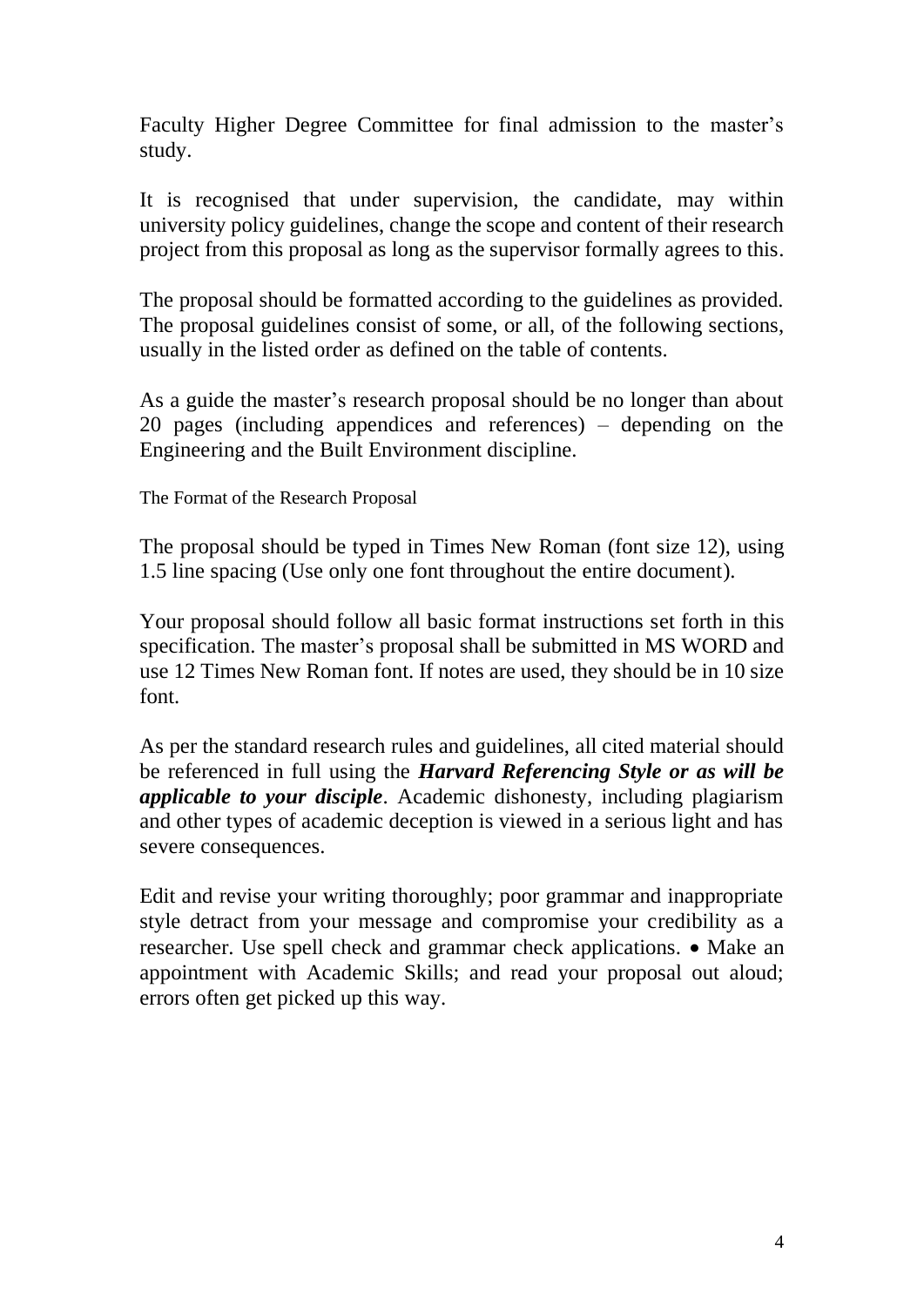### **Masters Proposal - Generic Structure**

<span id="page-4-0"></span>Background / Introduction Research problem statement Research question (s) Research objectives or Hypothesis Significance of the research Literature Review Research Methodology/ Materials / Methods / Approach Delimitations / Limitations **Conclusions** References list / bibliography Research timetable / duration Budget Appendices (if any)

#### <span id="page-4-1"></span>**Declaration**

I [**Complete Name of Candidate]** hereby declare that this master's research proposal is wholly my own work and has not been submitted anywhere else for academic credit either by myself or another person. I understand what plagiarism implies and declare that this proposal is my own ideas, words, phrase, arguments, graphics, figures, results and organisation except where reference is explicitly made to another's work. I understand further that any unethical academic behaviour, which includes plagiarism, is seen in a serious light by the University of Johannesburg and is punishable by disciplinary action.

Signed………………...... Date…………………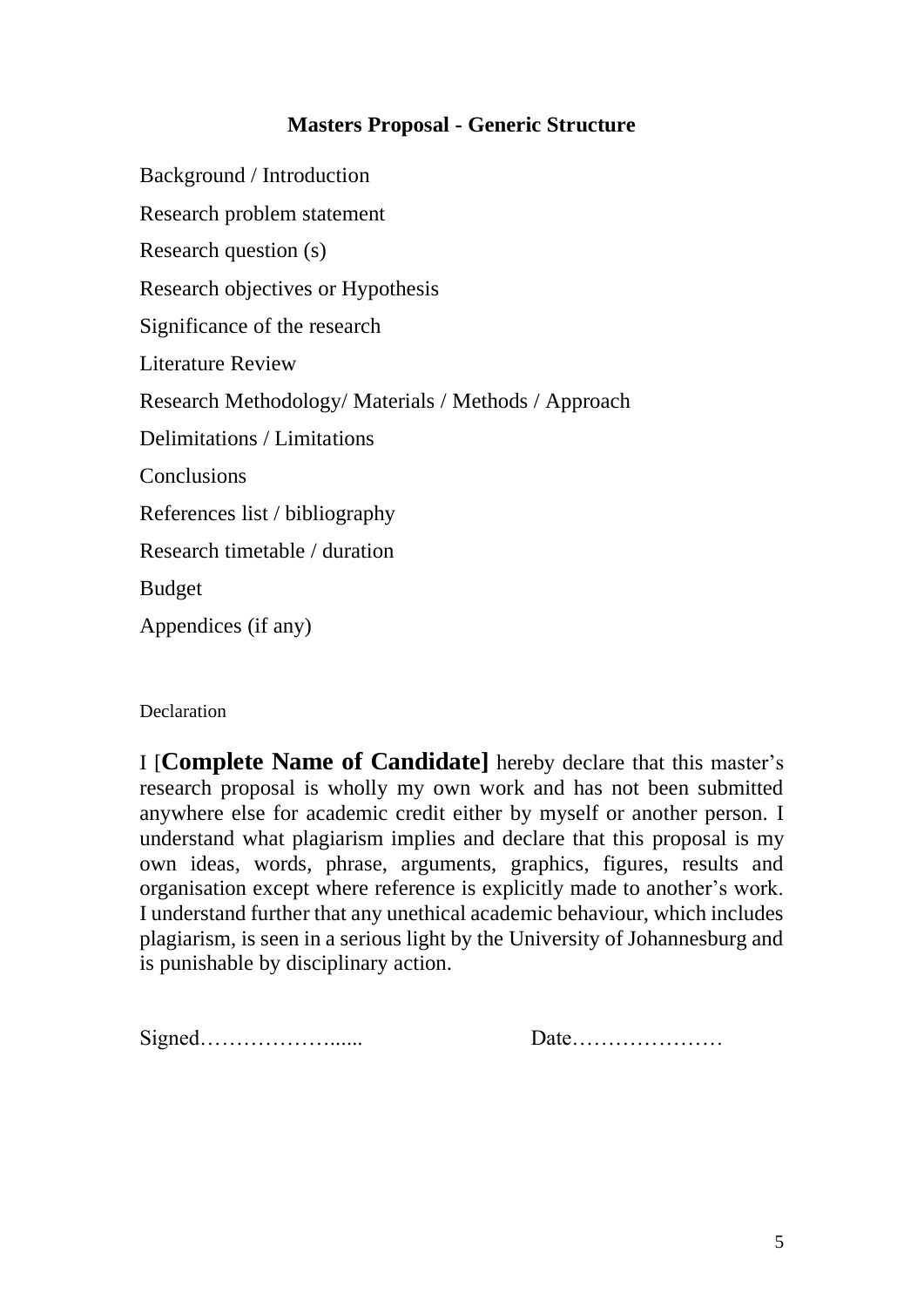# **Title**

<span id="page-5-0"></span>The title can be a working title in that it must formally be registered at a later date. It should however already convey the essence of the master's research proposed work. (It should be limited to no more than 25 words – twice the recommended UJ formal title rule.)

## <span id="page-5-1"></span>**1.0 Background**

The background section should be a brief review of the extant research leading to the research question. It will contain the most recent leading peer-reviewed research in the discipline/topic being proposed.

The background gives an overview of the research project you propose to carry out. It explains the background of the project, focusing briefly on the major issues of its knowledge domain and clarifying why these issues are worthy of attention.

The background will identify a specific purpose for the conduct of the research. Research conducted at the University of Johannesburg is expected to contribute to the global body of knowledge. This means that candidates must demonstrate an understanding of the existing body of knowledge that will be contributed to by this research. The background will clearly identify gaps in existing knowledge as well as outline why the research is important and should be conducted.

The background should endeavour, from the very beginning, to catch the reader's interest and should be written in a style that can be understood easily by any reader with a general science background. It should cite all relevant references pertaining to the major issues described, and it should close with a brief description of each one of the chapters that follow.

Many candidates prefer to postpone writing the Introduction till the rest of the document is finished. This makes a lot of sense, since the act of writing tends to introduces many changes in the plans initially sketched by the writer, so that it is only by the time the whole document is finished that the writer gets a clear view of how to construct an introduction that is, indeed, compelling.

### *Note on the background:*

- Is usually one to two pages long
- Is meant to capture the reader's attention and to introduce the topic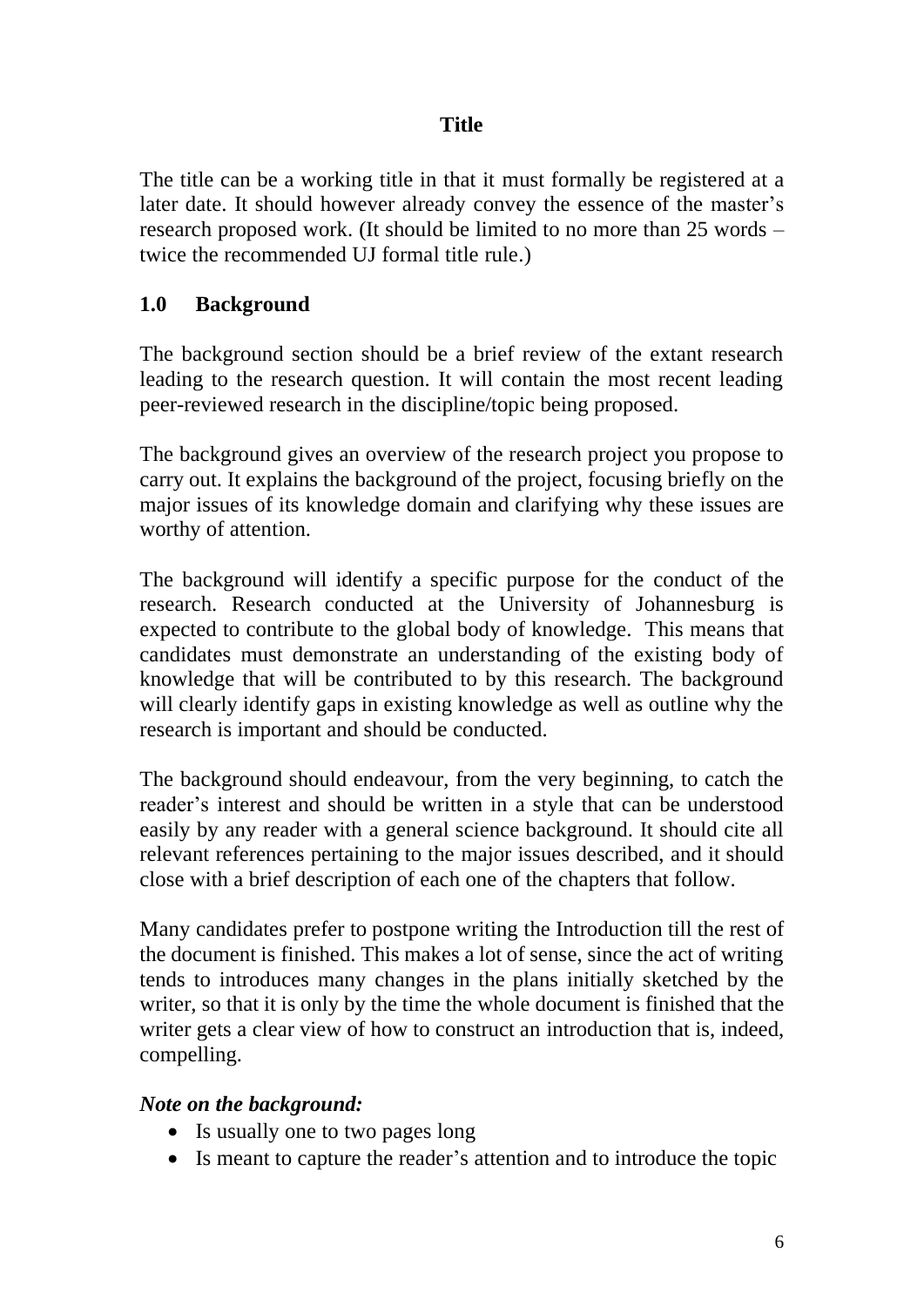• Is written in the present tense (After you propose, then it will become past tense)

# <span id="page-6-0"></span>**2.0 Research Problem Statement**

A research problem is a definite or clear expression [statement] about an area of concern, a condition to be improved upon, a difficulty to be eliminated, or a troubling question that exists in scholarly literature, in theory, or within existing practice that points to a need for meaningful understanding and deliberate investigation. A research problem does not state how to do something, offer a vague or broad proposition, or present a value question (University of Southern California Handbook).

The formulation of a research problem is the first and most important step of the research process. This is more like identifying a destination prior to beginning a journey (Alan, 2007). A research problem is like the foundation of a building. The type and architecture of the building depends on the foundations. If the foundation is well designed and strong, you can expect the building to be strong as well. You must have a clear idea with regard to what it is that you want to find out but not what you think you must find. A research problem can begin with something simple to something very complex, depending on the nature of the research theme. In ICT, with new emerging technologies, many research problems may be churned from issues in performance, reliability and daily user applications.

# <span id="page-6-1"></span>**2.1 Research Question(s)**

A research question guides and centres your research. It should be clear and focused, as well as synthesise multiple sources to present your unique argument. Be careful to avoid the "all-about" paper and questions that can be answered in a few factual statements (Duke Writing Studio).

### Examples:

For instance, the following question is too broad and does not define the segments of the analysis:

#### *Why did the chicken cross the road?*

(The question does not address which chicken or which road.)

The research questions are broad statements of the goals of the research. They should be directly related to the gaps in existing knowledge identified in the previous section.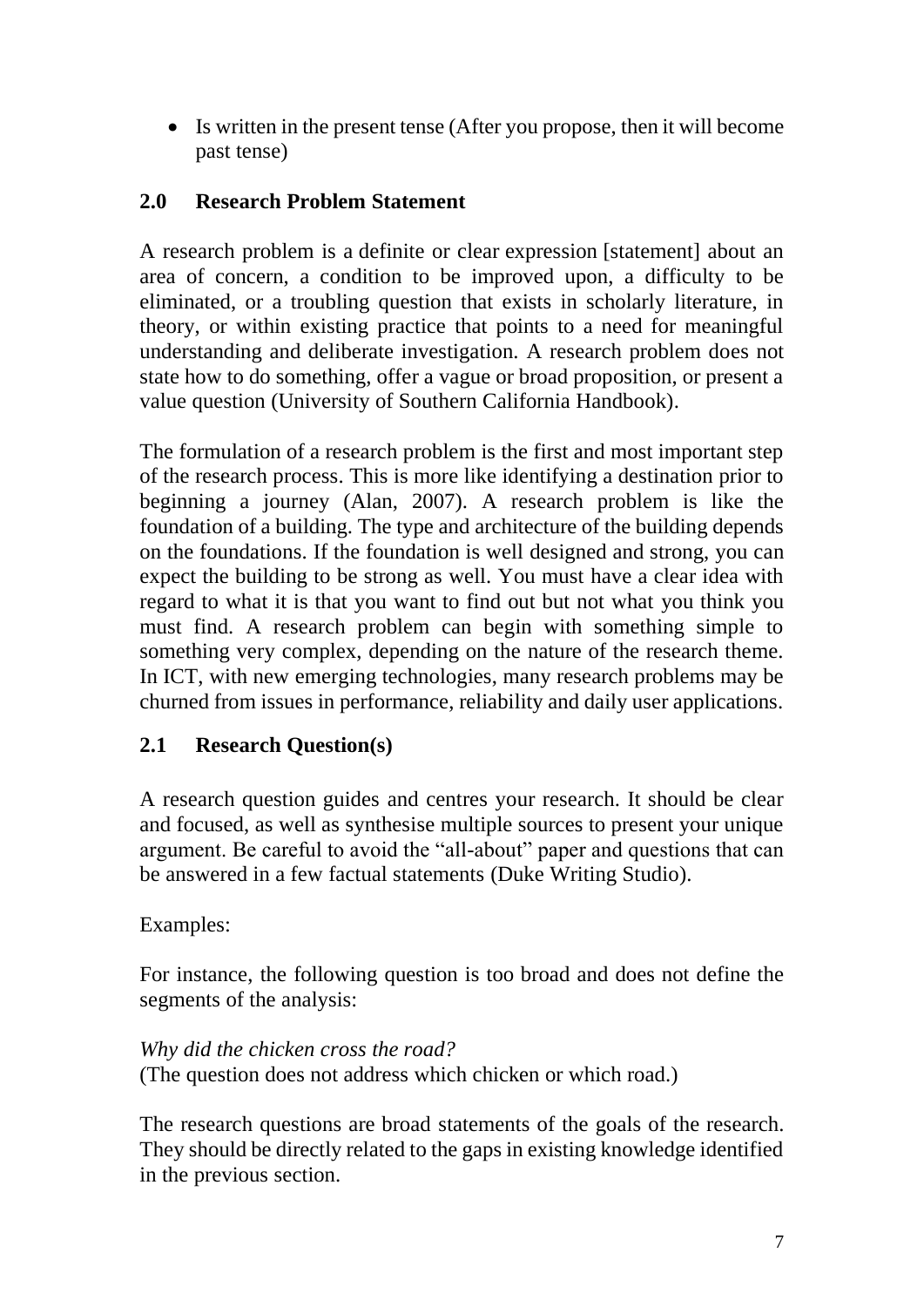While all research questions need to take a stand, there are additional requirements for research questions in the Engineering and the Built Environment disciplines. That is, they need to have repeatable data. Unreliable data in the original research does not allow for a strong or arguable research question.

According to Porush (1995), you need to consider what kind of problem you want to address. Is your research trying to accomplish one of these four goals?

- Define or measure a specific fact or gather facts about a specific phenomenon.
- Match facts and theory:
- Evaluate and compare two theories, models, or hypotheses; and
- Prove that a certain method is more effective than other methods.

Moreover, the research question should address what the variables of the experiment are, their relationship, and state something about the testing of those relationships.

The particular question/s to be investigated should be clearly stated. Usually but not always, this is a more specific form of the problem in question form. If you have a hypothesis, you should state it clearly and concisely.

### *Key questions to ask yourself at this point*

- 1. Have I asked the specific research question I wish to pursue?
- 2. Do I have a hypothesis in mind? If so, have I expressed it?
- 3. Do I intend to investigate a relationship? If so, have I indicated the variables I think may be related?

# <span id="page-7-0"></span>*2***.2 Research Objectives or Hypotheses**

The research objectives are broad statements of the goals of the research. They are directly related to the gaps in existing knowledge identified in the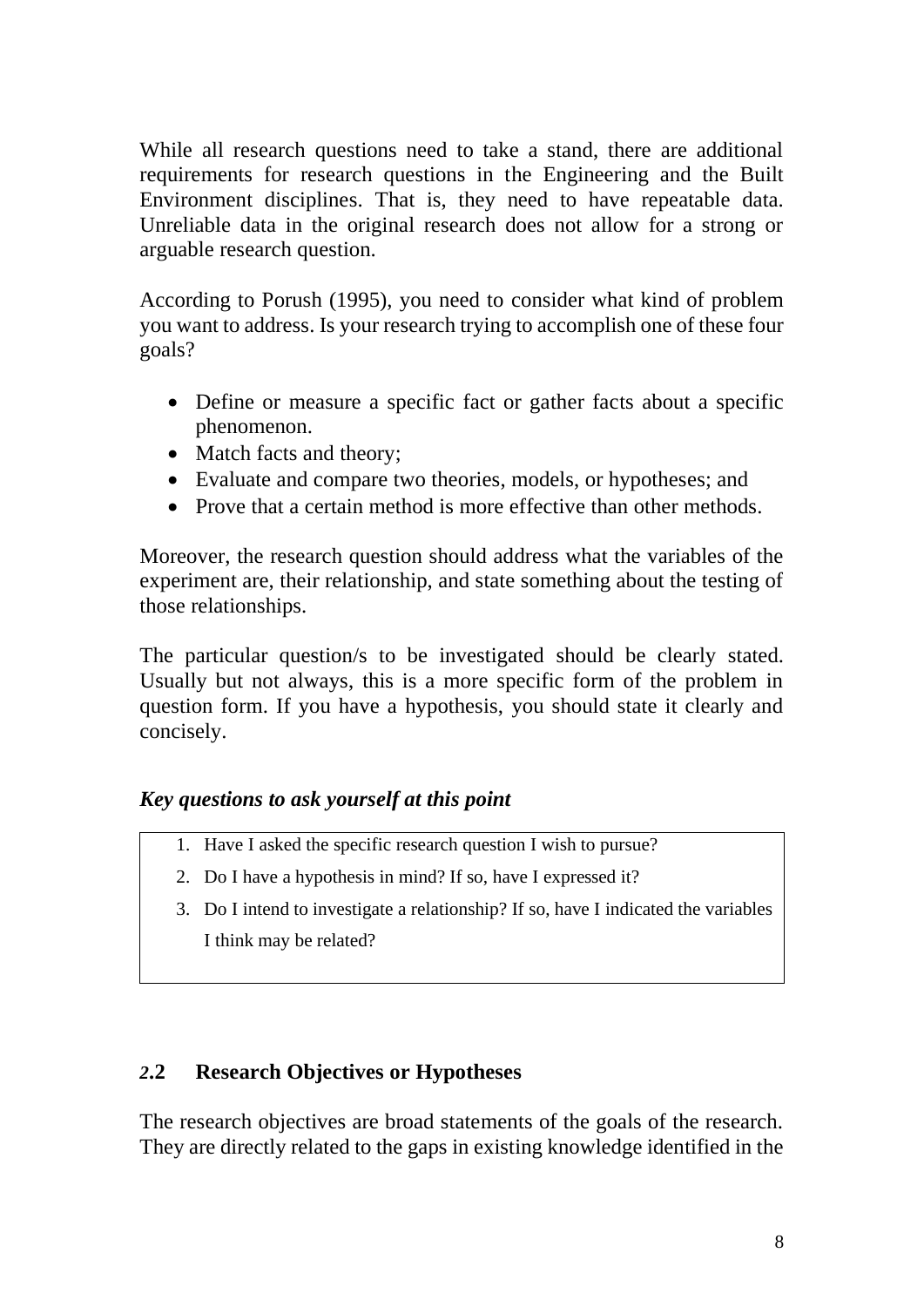previous section. The objectives would cover what the research is attempting to find out (in broad terms). For example:

"This research aims to

- Identify primary concerns regarding the pricing of broadband telecommunication access in developing countries.
- Understand the impact of changes in the relevant telecommunication regulatory policies on the behaviour of service providers using game theoretic modelling.
- Proposes alternative access and pricing models for broadband access that will enable low end users to be included in the broadband arena with the contingent tragedy of the commons developing."

In qualitative research proposals, the research objectives might be sufficient to provide a conceptual framework for the study. However, in studies which are quantitative in nature, the candidate might be expected to develop hypotheses *(depending on the supervisor)* to be examined in the study.

In general, research objectives describe what we expect to achieve by a project. Research objectives may be linked with a hypothesis or used as a statement of purpose in a study that does not have a hypothesis. Even if the nature of the research has not been clear to the layperson from the hypotheses, s/he should be able to understand the research from the objectives.

# <span id="page-8-0"></span>**3.0 Significance of the research**

This section of the master's proposal should typically include an explanation of the intended research significance, its potential benefits and its overall impact. The significance of a study, often called the "rationale", attempts to explain to the reader why the research work is worth to be conducted.

This section should explain which specific groups of people can/ will benefit from the research. It should typically indicate how the specific project fits within the developing body of knowledge. If the research project is part of a larger investigation, the rationale should explain the overall importance of that larger project as well.

Candidates should consider why their work is important and what its implications are. Also, consider how the study might fill in knowledge gaps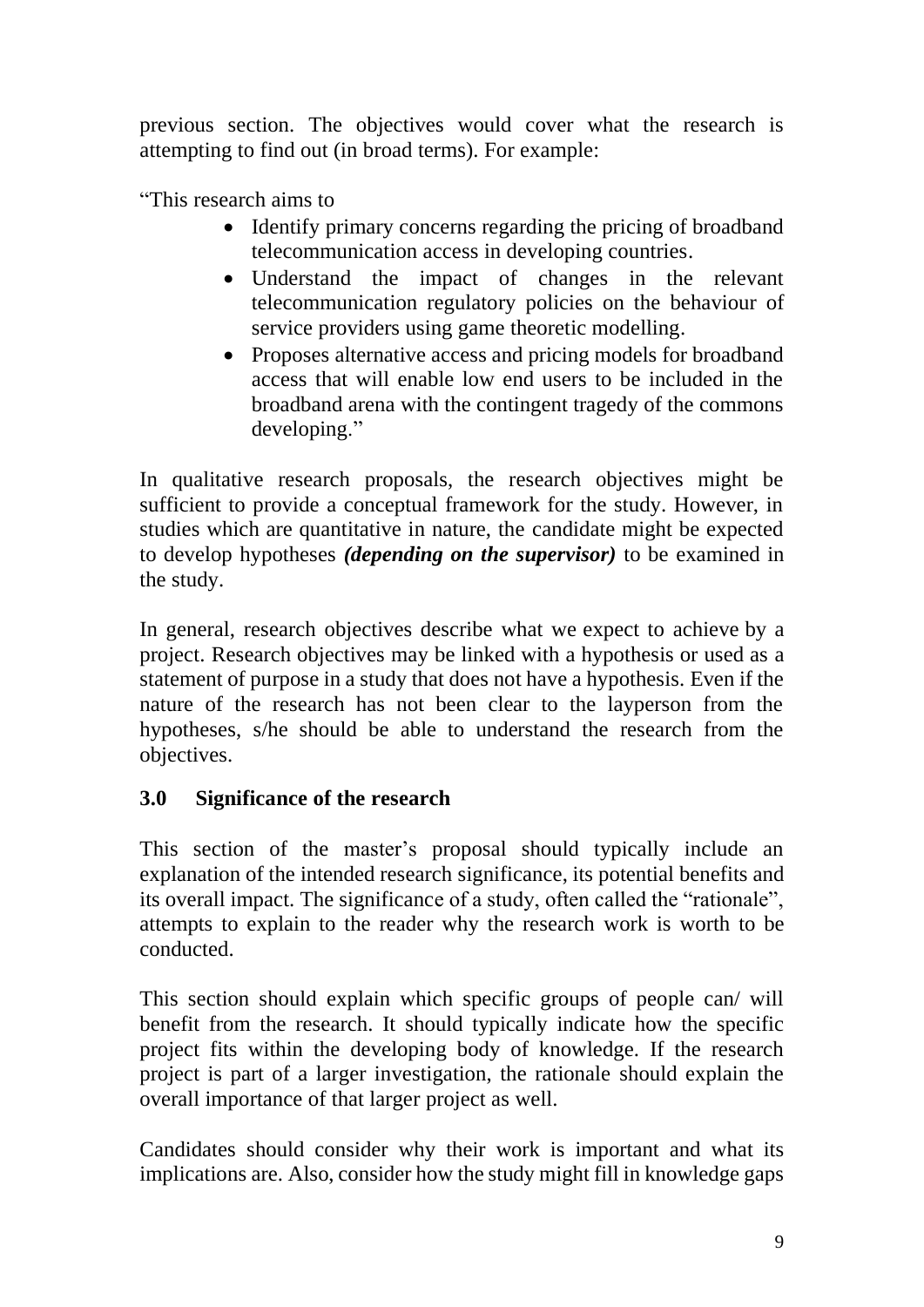in your field, develop better theoretical models or point the way toward further study. Candidates should also examine what impact the study might have not just on the academic or scientific community but also on the general public. Practical benefits should be presented if possible, such as how the work might inform policy, improve some aspect of people's lives, help people save money, make a process more efficient or help the environment.

This should be a statement (not more than one page) of why it is important to undertake this research, in terms of the field of study involved and anticipated benefits to the wider community. What is the potential of the research to produce knowledge for some useful application? This section is linked to the background and should be a relatively short review of the context and value of the study for the wider society.

# <span id="page-9-0"></span>**4.0 Literature review**

The Literature Review (or Foundations) section of the master's research proposal, serves a collection of very important aims. First, it demonstrates that you have built a solid knowledge of the field where the research is taking place, that you are familiar with the main issues at stake, and that you have critically identified and evaluated the key literature. On the other hand, it shows that you have created an innovative and coherent view integrating and synthesising the main aspects of the field, so that you can now put into perspective the new direction that you propose to explore.

The Literatures reviewed must give credit to the authors who laid the groundwork for your research, so that when, in the research objectives section of the proposal, the reader is able to recognise beyond doubt that what you are attempting to do has not been done in the past and that your research will likely make a significant contribution to the global body of knowledge in the field of study.

This section of the proposal is usually the more extensive part of a research proposal, so it will expectedly develop over various paragraphs and subparagraphs. It should be accompanied by comprehensive references, which you list at the end of the proposal. Ideally, all influential books, book chapters, papers and other texts produced in the knowledge domain you are exploring which are of importance for your work should be mentioned here and listed at the end of the proposal. You should follow very strictly the appropriate referencing conventions and make sure that no document you refer to is missing in the final list of references, nor vice versa.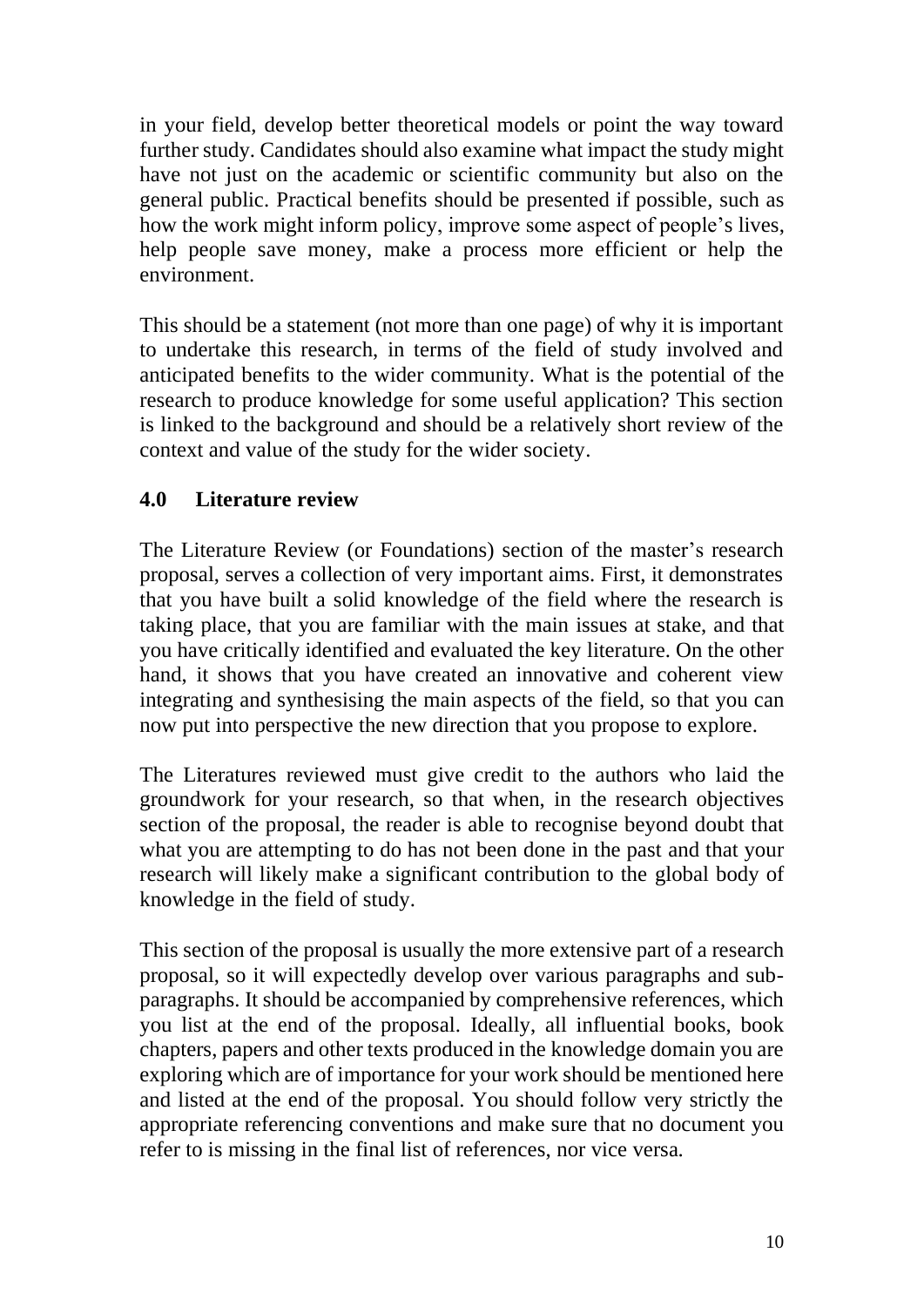The choice of referencing conventions may depend on the specific field where your research is located. Popular conventions are those established by the Association for Computing Machinery (ACM), the Association for Information Systems (AIS), the Institute of Electrical and Electronics Engineers (IEEE), Harvard Referencing or Author-Date Style and the American Psychological Association (APA).

# *Key questions to ask yourself at this point*

- 1. Have I surveyed and described relevant studies related to the problem?
- 2. Have I surveyed expert opinion on the problem?
- 3. Have I summarised the existing state of opinion and research on the problem?

# <span id="page-10-0"></span>**5.0 Research Methodology/ Materials / Methods / Approach**

Research Design /Methodology/ Method/ Approach/: includes a description and rationale for the methods of data collection and analysis, and the materials to be used for solving the problem. When and how will you know, for example, that sufficient experimentation has been done, and sufficient and valid data analysed, to support or invalidate the original hypothesis?

This section includes the dataset/s, calculations, equipment, calibration graphs, and procedures to be used, lists project limitations and outlines how ethical considerations of the research will be considered.

Typically, it uses subheadings (i.e. Subjects, Instrumentation, Data Collection, Methods of Analysis etc.) and is written with a future aspect, e.g. *The research will initially examine water treatment processes in...*

The section on research methodology will include a brief consideration of some of the following questions:

- a. What level of research is this (e.g. theory building, confirmatory, exploratory etc., etc.)
- b. What type of research is it (e.g. qualitative, quantitative, combination, experiment)
- c. What exactly are your research questions (if qualitative)
- d. What exactly are you measuring (if quantitative )
- e. What measures will you use and why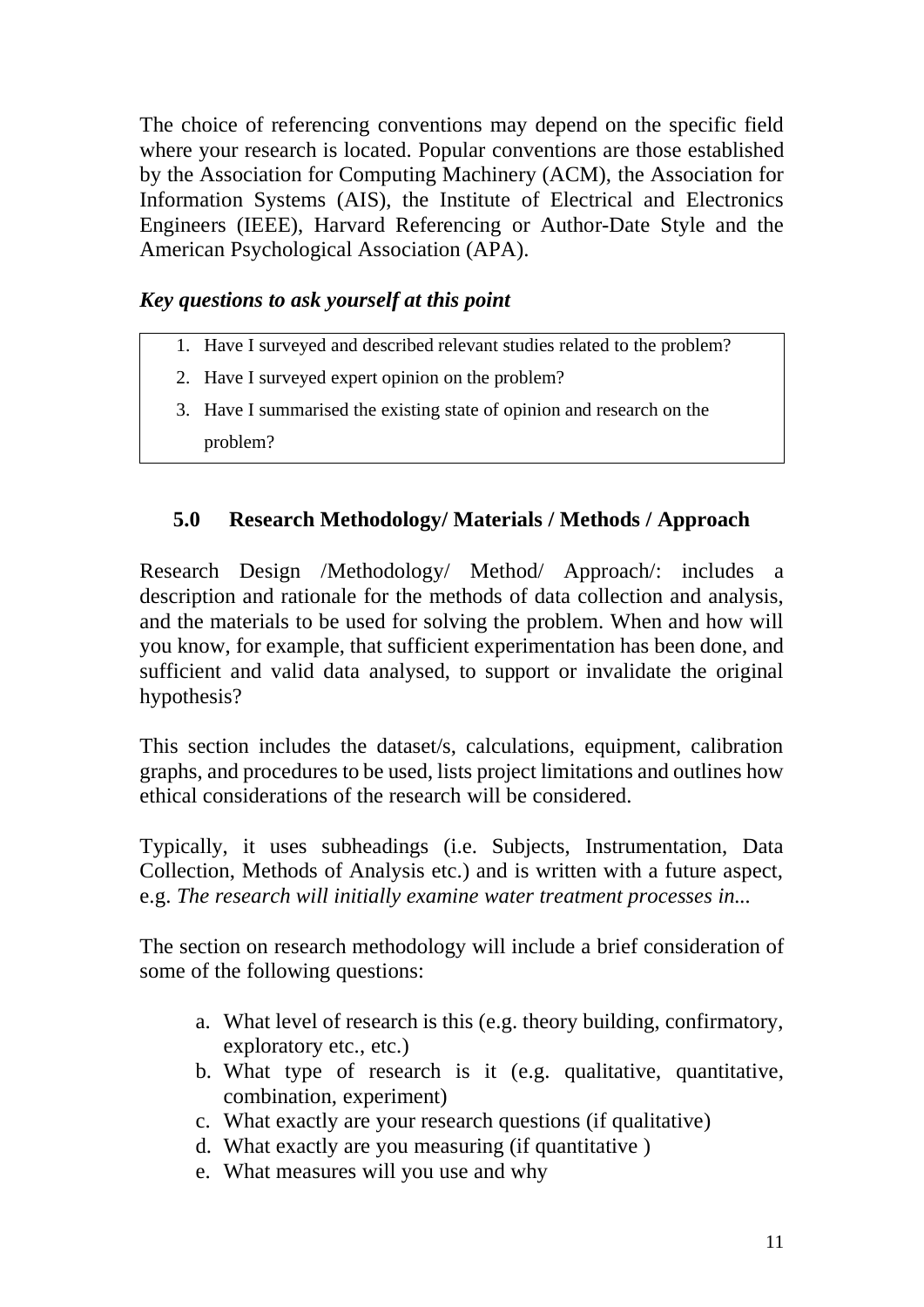- f. How will you establish validity and reliability (Consider issues of instrument calibration etc.)
- g. If you are doing sample based research consider who/what is your sample ( and why them and not others):
	- i. Sample size
	- ii. Sampling technique
	- iii. Method of execution (where will you get hold of these people / when / how/ why)
	- iv. Sampling methodology impacts on validity and reliability of researched results
	- v. What will you do to limit bias, and improve survey response rates?
- h. What measurement instruments will you use (e.g. in the case of qualitative research: discussion guidelines, questionnaires, coding frames, in the case of quantitative research: pressure sensors, ammeters, etc.)
- i. What type of data will you collect (and why) (e.g. ratio, ordinal, categorical, interval if quantitative) (e.g., text, semiotics, paralanguage, interpretations, proxemics, kinesics, if qualitative)
- j. The experimental setup to be developed to collect this data should at least be described at a high level
- k. What method of data analysis will you use to understand your results – remember to also indicate software requirements if this is unusual
- l. Ethical constraints of your research area

#### <span id="page-11-0"></span>**6.0 Delimitations & Limitations**

Delimitations also referred to as the scope of the study are choices made by the researcher which should be mentioned.

This section of a proposal should explain what information or subject is being analysed. For instance, the scope of a historical research should include a scope section that explains what time period the researcher will be considering in the study. Since it is impossible to study every aspect of every subject, the scope of study tells the reader which aspects of a subject the writer has chosen to study. Most research is limited in scope by sample size, time and geographic area. The scope of study is usually followed by an explanation of the limitations of the research.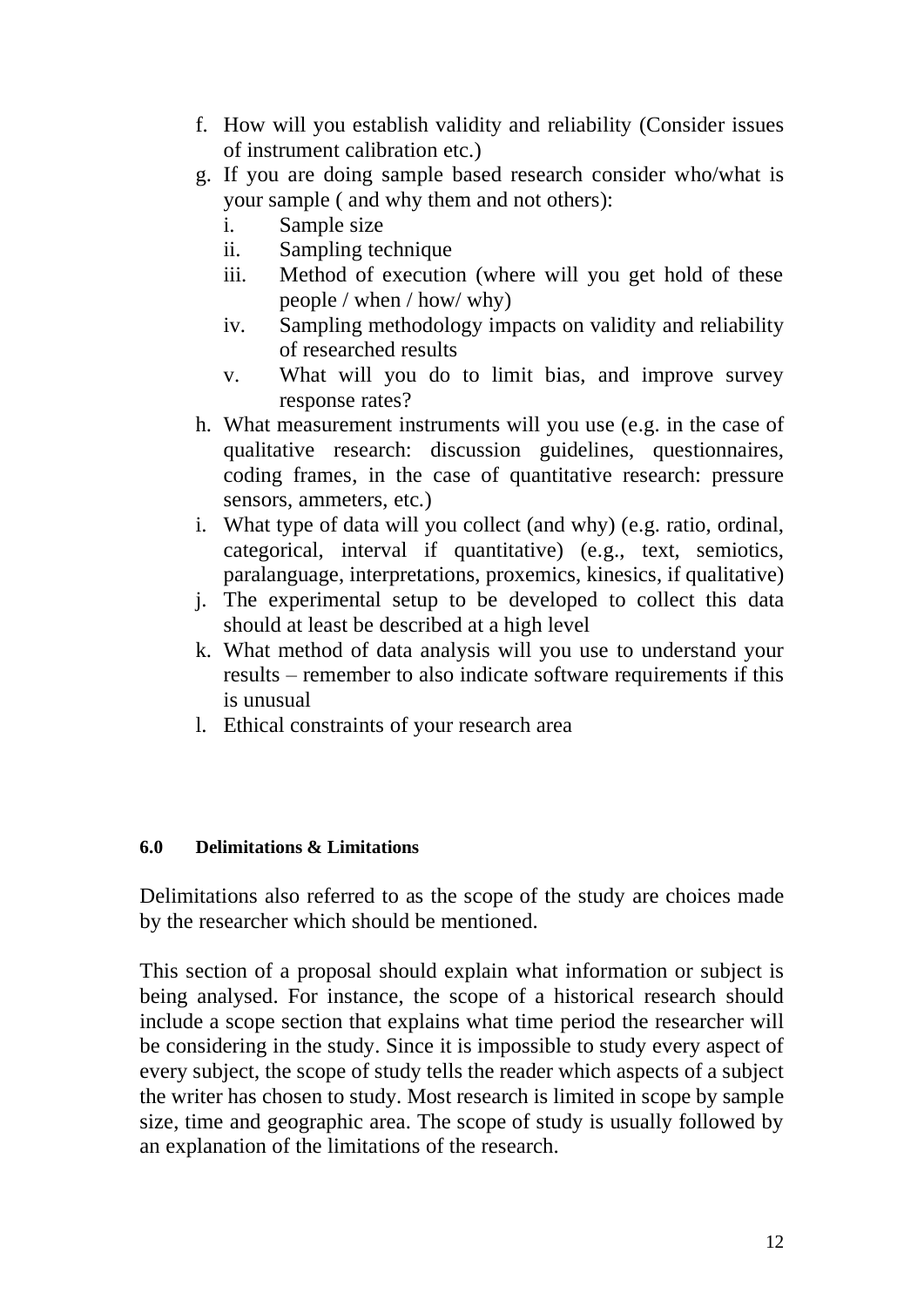Limitations are shortcomings, conditions or influences that cannot be controlled by the researcher. They are not under the control of the researcher. Candidates should state any limitations that might influence the results of the study (if already known). Examples of limitations include funding and time constraints that affect methodology.

### <span id="page-12-0"></span>**7.0 Conclusion**

The conclusion is intended to help the reader understand why your research should matter to them after they have finished reading the proposal. A conclusion is not merely a summary of the main topics covered or a restatement of your research problem, but a synthesis of key points. For most proposals, one well-developed paragraph is sufficient for a conclusion, although in some cases, a two or three paragraph conclusion may be required.

### <span id="page-12-1"></span>**Reference list and/or bibliography**

A list of references should be provided in an appropriate academic format such as Harvard or Author-Date or IEEE.

The choice of referencing conventions may depend on the specific field where your research is located. Popular conventions are those established by the Association for Computing Machinery (ACM), the Association for Information Systems (AIS), the Institute of Electrical and Electronics Engineers (IEEE), Harvard Referencing or Author-Date Style and the American Psychological Association (APA).

### <span id="page-12-2"></span>**Research timetable/ duration**

<span id="page-12-3"></span>This section should include a consideration of the time frame required to prosecute the research, review theoretical materials, develop the experimental system, collect data, analyse the data and write up a thesis based on the outcomes of the experimentation. Candidates should recognise that the minimum expected duration of the PhD study is 2 years for full time or 3-4 years for part-time. The timetable submitted must adhere to these timeframes to be acceptable. (Only details at the highest level are required). The timetable can be prepared in form of a Gantt chart or in any other form.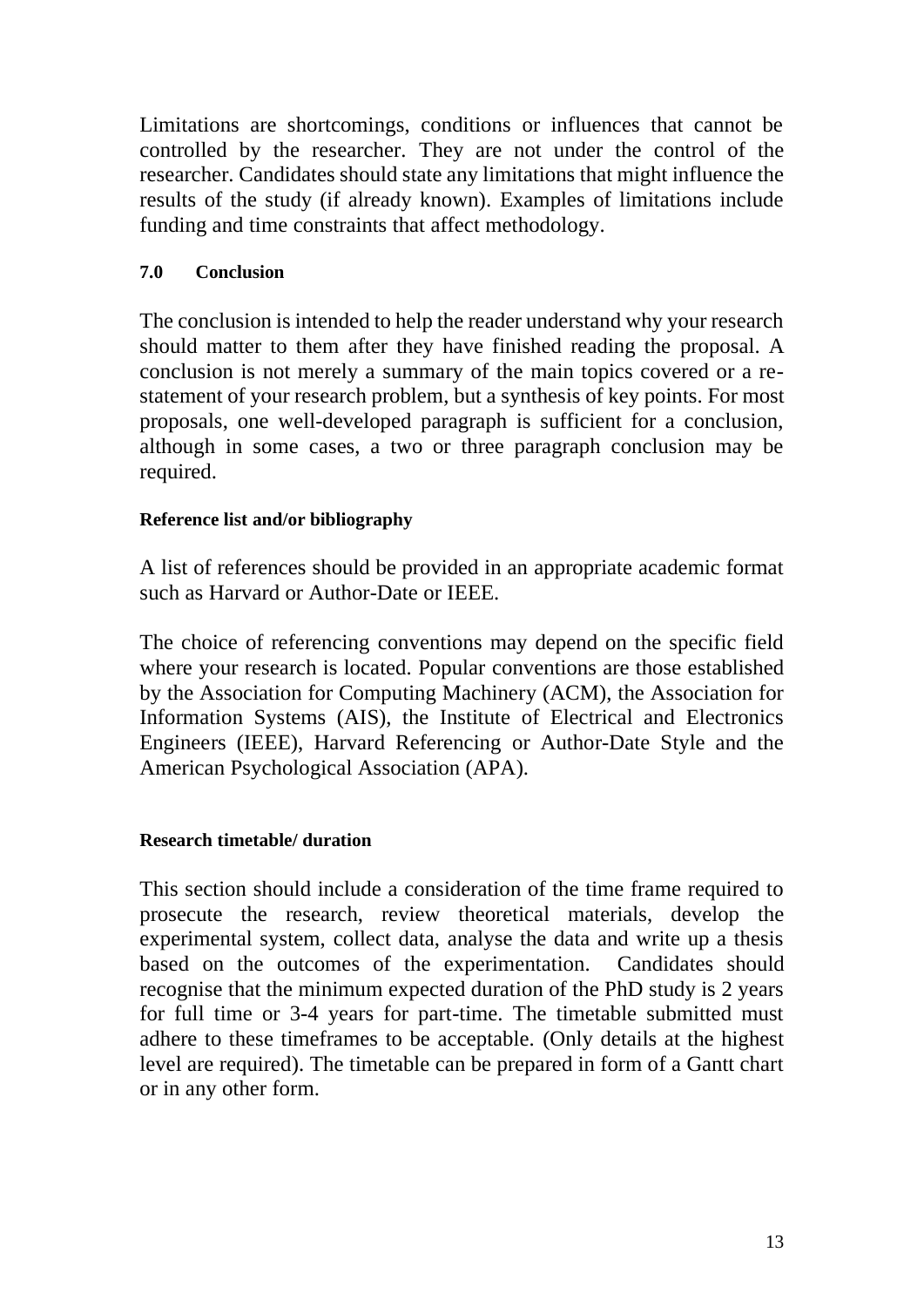#### **Budget**

The budget must contain details of costs that the candidate expects to incur in the conduct of the project. For example, costs associated with fieldwork, travel, mailing surveys, internet survey hosting, etc. The University of Johannesburg is not *automatically* responsible for all costs involved with the conducting of research by postgraduate students. Ensure that your supervisor is both aware of these costs as well as having access to funds that make this possible. Non-availability of funds is not a reason for holding anyone responsible for an inability to progress in the study.

#### <span id="page-13-0"></span>**Acknowledgement**

These guidelines are based on the original proposal guidelines prepared by Professor A.L. NEL of the School of Mechanical and Industrial Engineering, Faculty of Engineering and the Built Environment of the University of Johannesburg. Other sources used in the preparation of this guideline include:

Bryman, Alan. "The Research Question in Social Research: What is its Role?" *International Journal of Social Research Methodology* 10 (2007): 5-20

Castellanos, Susie. [Critical Writing and Thinking.](http://www.brown.edu/Student_Services/Writing_Center/resources_writers/article_castellanos.html) The Writing Center. Dean of the College. Brown University;

Ellis, Timothy J. and Yair Levy Nova (2008). Framework of Problem-Based Research: A Guide for Novice Researchers on the Development of a Research-Worthy Problem. [Informing Science: the International Journal](http://www.inform.nu/Articles/Vol11/ISJv11p017-033Ellis486.pdf)  [of an Emerging Transdiscipline1](http://www.inform.nu/Articles/Vol11/ISJv11p017-033Ellis486.pdf)1 (2008)

[Thesis and Purpose Statements.](http://writing.wisc.edu/Handbook/Thesis_or_Purpose.html) The Writer's Handbook. Writing Center. University of Wisconsin, Madison

[Thesis Statements.](http://writingcenter.unc.edu/handouts/thesis-statements/) The Writing Center. University of North Carolina;

[Tips and Examples for Writing Thesis Statements.](http://owl.english.purdue.edu/owl/resource/545/01/) The Writing Lab and The OWL. Purdue University.

David Porush (1995). A Short Guide to Writing about Science. (New York: Harper Collins, 1995), 92-93.